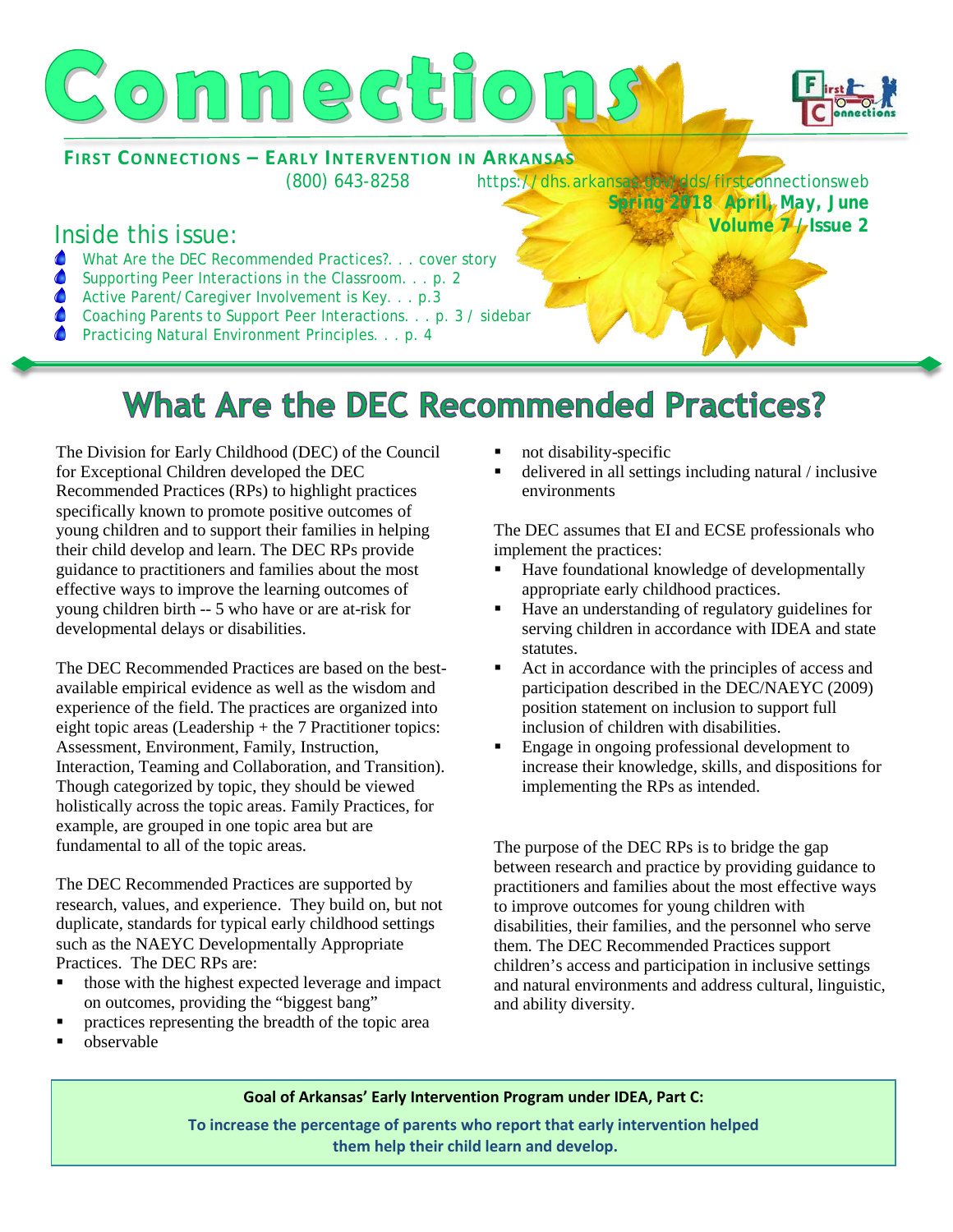# **Supporting Peer Interactions in the Classroom**

From: *Disabilities Services Newsletter*. National Center on Early Childhood Development, Teaching and Learning. December 2017 | Issue No. 9

Children learn new skills by watching and interacting with other children during play and everyday activities. Peer interactions promote learning and development in language, literacy, and cognition. They also promote motor and social and emotional development. An article published by the National Center on Early Childhood Development, Teaching and Learning in their Disabilities Services Newsletter discusses ways to enhance child-to-child interactions in the classroom and at home.

#### **Read About It**

Two and a half year old Jake attends an Early Head Start program. His teachers notice that Jake rarely talks with other children, although he talks with his teachers daily, and his family has shared that he talks with them at home. Jake joins classroom activities, follows directions, and plays well with other children. However, when interacting with peers, he mostly uses gestures, smiles, and actions, such as handing a toy to another child, to communicate. Mr. Dewey, the disabilities coordinator, provided strategies his teachers can use to increase Jake's expressive language during peer interactions:

#### **Using the Division for Early Childhood (DEC) Recommended Practices: Interaction**

The DEC Recommended Practices (RPs) on interaction offer practices that early intervention professionals, classroom teachers, disabilities coordinators, and other caregivers can use to improve learning outcomes for children. The RPs support children's interactions across environments, routines, and activities. Jake's teachers can use the practices at [https://divisionearlychildhood.](https://divisionearlychildhood.egnyte.com/dl/tgv6GUXhVo) [egnyte.com/dl/tgv6GUXhVo](https://divisionearlychildhood.egnyte.com/dl/tgv6GUXhVo) to help Jake use expressive language to communicate with peers. Examples of some interactional practices are:

- **Encourage children to start or sustain positive** interactions with peers during classroom activities by modeling how to enter and contribute to play with peers. Provide feedback to children in the moment. For example: "Jake, let's ask Sarah and Kyle if you can be a puppy too!"
- Observe a child's verbal or non-verbal communication. Respond by using language to label and expand on the child's requests, needs, preferences, or interests.
- Observe a child's exploration, play, and social activity. Respond intentionally by joining in and expanding on the child's focus, actions, and intent.

#### **Take a Look**

#### **Leah Asking a Friend to Play: Planning Session and In the Classroom**

Explore the planning and use of intentional peer interactions as a tool for individualized teaching. First, watch two video clips at [http://headstartinclusion.org/individualizing/videos.](http://headstartinclusion.org/individualizing/videos)

One shows the planning and deliberate thought process that goes into the interaction. The other shows the actual interaction between peers and how the teacher supports it. While you watch the videos, think about how Jake's teachers could embed similar strategies to encourage his interactions with other children.

#### **Try It Out**

#### **DEC RP Child-Child Interaction Checklist**

The checklist at [http://ectacenter.org/~pdfs/decrp/INT-](http://ectacenter.org/%7Epdfs/decrp/INT-4_Child-Child_Interaction_2017.pdf)[4\\_Child-Child\\_Interaction\\_2017.pdf](http://ectacenter.org/%7Epdfs/decrp/INT-4_Child-Child_Interaction_2017.pdf) includes practices to encourage peer interactions. Use it to develop a plan to use the practices with a child in the classroom or use it in a session at home to promote a parent's use of the practices during daily routines at home. Adapt the checklist as a self-evaluation to track how often you used the practices. A disabilities coordinator like Mr. Dewey could share this checklist with Jake's teachers to help them plan and monitor the strategies they use to support Jake's interactions with his peers.

#### **Improve Your Practice**

#### **Peer Support**

The Head Start in-service training materials suite at [https://eclkc.ohs.acf.hhs.gov/professional](https://eclkc.ohs.acf.hhs.gov/professional-development/article/15-minute-service-suites)[development/article/15-minute-service-suites](https://eclkc.ohs.acf.hhs.gov/professional-development/article/15-minute-service-suites) offers strategies for using peers to increase the participation of children who need more support. Examples illustrate what the strategies look like in the classroom. Materials include handouts, presentations with presenter notes, and activities that can be used for professional development.

#### **Using Classroom Activities to Support Peer Interaction**

The Center on Social and Emotional Foundations for Early Learning provides information, tips, and strategies at <http://csefel.vanderbilt.edu/briefs/wwb5.pdf>to support peer interactions within classroom activities to benefit children with and without disabilities.

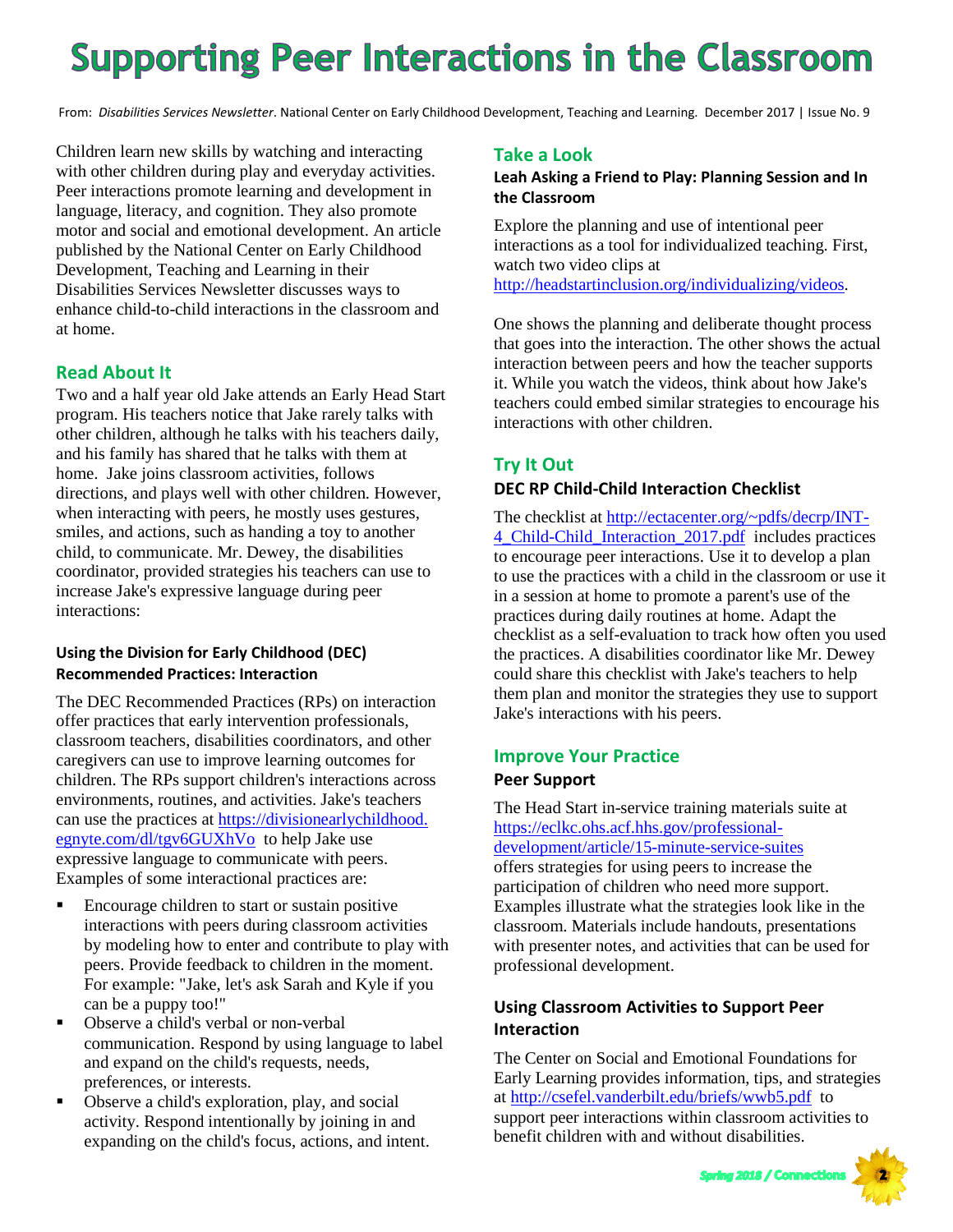# **Active Parent/Caregiver Involvement is Key**

*excerpted from "Early Intervention Can Make a Difference: Utilizing Appropriate and Effective Approaches." Autism Advocate, 2nd edition (2009). Anne S. Holmes, M.S., CCC, BCBA*

The efficacy of active family and other caregiver involvement in early intervention is evident not only in research, but well demonstrated in clinical practice. Active family and caregiver participation in early intervention ensures generalization of skills learned, and maximizes teaching time. Parents and caregivers need to feel empowered that they can make a difference in their child's life through their day-to-day interactions with their child.

> **"Behavior strategies taught to parents and caregivers need to be user friendly and applicable to family life." --** *Anne Holmes, M.S.,CCC, BCBA*

IDEA natural environment requirements for children with disabilities to receive intervention services within not only their typical learning environments but also within their typical activities makes practical sense because young learners need to have the immediate opportunity to practice a newly learned skill in the environment where they will use the skill. Even for those rare skills that may be taught in isolation, the sooner the child has opportunities to use the skill in the natural environment, the sooner that child "owns" the skill. The best way for EI professionals to facilitate this transfer is to ensure that parents and other caregivers know how to support the child in practicing the skill in the context of their daily activities.

Early intervention really has to have an outcome-based focus because the only real-world way of judging the effectiveness of the EI services with young children is to assess and judge progress towards outcomes. And not just any "outcomes," but functional outcomes that support the child in begin an active participant in the things that caregivers need the child to be able to do.

**"Outcomes must be based on skills that are important to the development of the child. . . . Data must indicate meaningful progress, and parents and caregivers need to see positive changes in the day-today life of their child for outcomes to be worthy of attention." --** *Anne Holmes, M.S.,CCC, BCBA*

Quarterly Newsletter for First Connections' Providers, Service Coordinators, and Administrators to stay current on happenings in early intervention under IDEA, Part C

### **Coaching Parents to Support Peer Interactions**

Family members can be supported in using DEC Recommended Practices within home activities. Tools like the DEC Practice Guides for Families make it easier for early intervention professionals to help parents help their child develop and learn, a primary goal of early intervention.

For example, **Practice Guide for Families: Playing with Friends**  helps family members support their child's interactions with other children. The one-page guide on the DEC Recommended Practices Topic Area: INTERACTION provides strategies, tips, methods for family members to informally assess if the strategies are working, and a link to a video example.

#### **Get the Family Practice Guide at:**

[http://ectacenter.org/~pdfs/d](http://ectacenter.org/%7Epdfs/decrp/PG_Int_PlayingwithFriends_family_print_2017.pdf) [ecrp/PG\\_Int\\_PlayingwithFrien](http://ectacenter.org/%7Epdfs/decrp/PG_Int_PlayingwithFriends_family_print_2017.pdf) [ds\\_family\\_print\\_2017.pdf](http://ectacenter.org/%7Epdfs/decrp/PG_Int_PlayingwithFriends_family_print_2017.pdf)